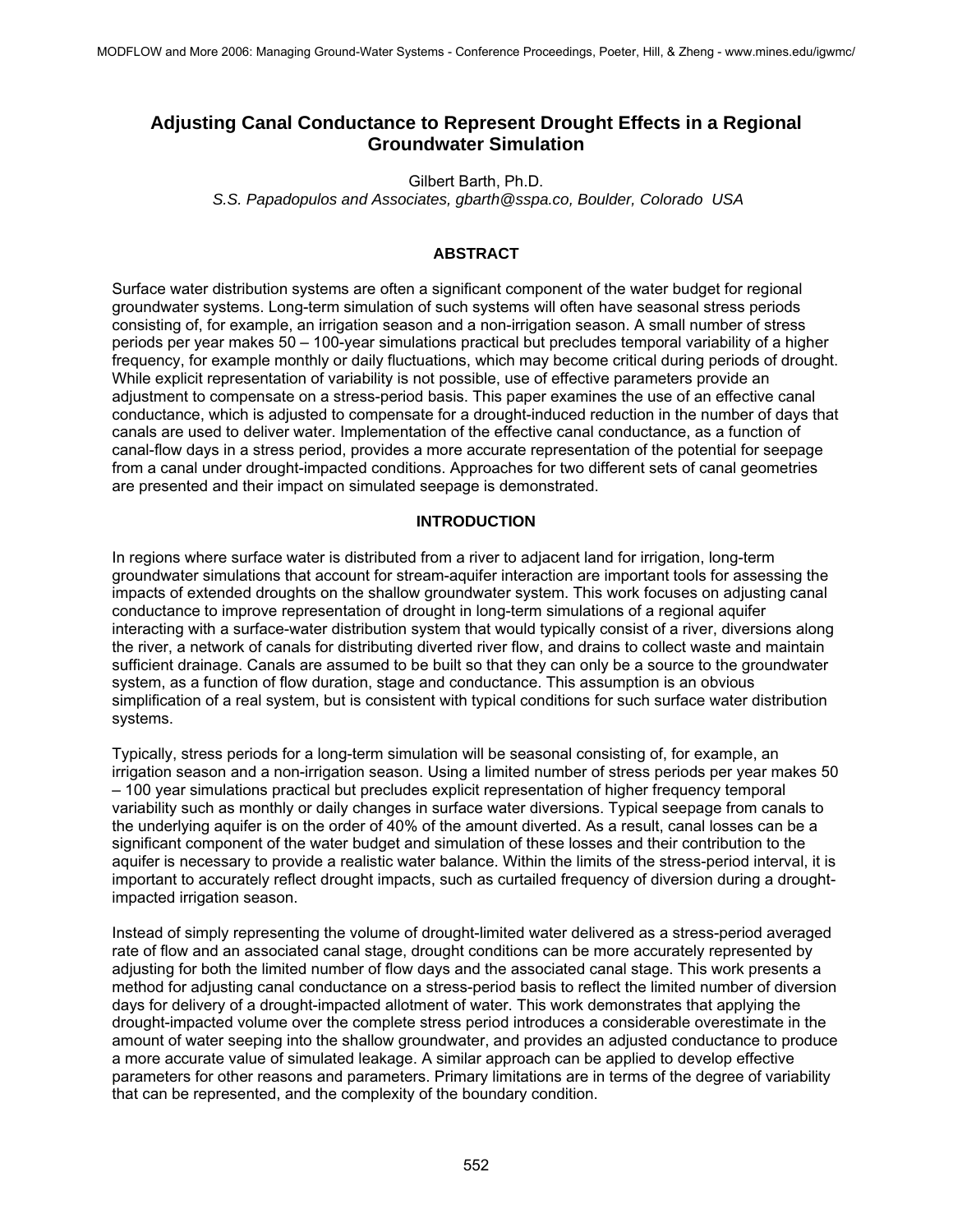### **METHODS**

An effective canal conductance, adjusted to compensate for periods when water is diverted to the canal for less than the full duration of the stress period, is most important in periods of drought when the number of canal-flow days is limited by the available supply. Implementation of the effective canal conductance, as a function of canal-flow days in a stress period, provides a more accurate representation of the potential for seepage from a canal.

Typical information available for the surface water and groundwater consists of, (1) river flow, (2) volumes of water diverted to the canals on a monthly or seasonal basis, and (3) water level observations. To create a proportional adjustment to canal conductance, the diverted water volume, number of canal-flow days during the stress period, and basic flow equations are used to determine an adjustment for the canal conductance.

 Assuming the use of MODFLOW-2000 [Harbaugh et al., 2000] and the SFR package [Prudic et al., 2004], seepage between the surface water feature and the aquifer is determined by Equation (1), where

*S* is the seepage rate  $[L^3/T]$ between the surface water feature and aquifer, *C* =

$$
S = \frac{KwL}{m}(h_s - h_a) = C(h_s - h_a)
$$
\n(1)

(*KwL*/*m*), *K*, *w*, *L* and *m* are the streambed hydraulic conductivity [L/T], width [L], length within the finite difference cell [L] and thickness [L], respectively,  $h_s$  is the head in the stream and  $h_a$  is the head in the aquifer. The term *C* [L<sup>2</sup>/T], is the conductance. Equation (1) indicates that *S* is a function of both  $h_s$  and  $h_a$ . However, when *ha* is below the streambed-bottom elevation seepage from the stream to the aquifer is no longer dependent on the aquifer head; in this case, seepage is computed using the head gradient across the streambed assuming that the head at the bottom of the streambed is equal to the streambed bottom elevation [Prudic et al., 2004]. For this work, assessing seepage between the canal and aquifer, the most important assumption is that the canal is above the water table so that flow from the canal to aquifer is independent of the head in the aquifer and the exchange between the canal and aquifer is calculated as in Equation (2), where *Sbot* is the canal bottom elevation [L]. Since the water table is below the canal bottom, only *hs* changes: *Sbot*

and *C* are constant for all

$$
S = C(h_s - Sbot)
$$
 (2)

stress periods. For simplicity it is assumed that *K*, *w*, *L* and *m* are not time varying, but this approach can accommodate variation in these terms. The value of *hs* is simply the stage in the surface water feature, *y*, added to the streambed bottom,  $h_s = y + S_{bot}$ . For the canals considered in this work, or any surface water feature where it is reasonable to assume that the feature's bed elevation remains above the head in the aquifer, (2) can be further simplified to *S* = *Cy*. The stage, *y*, determines the seepage rate between the canal and aquifer and the seepage volume, *V*, is then simply the rate times the duration, or *V* = *Cyt*.

A mass balance, equating seepage volume produced based on stress-period averaged values of canal flow, with that based on the drought-limited canal-flow days, provides the starting point for equations to produce an equivalent conductance. Equation (3a) balances the seepage volume for the averaged conditions, with  $t_A$  days in the stress period, with those produced for a drought limited scenario with  $t_B$ canal-flow days. Solving for the  $C_A$  leaves us with an equation for an effective conductance based on 5 terms, four of which have

$$
C_A y_A t_A = C_B y_B t_B \tag{3a}
$$

already been determined: only a simple expression for stage in the canal during the drought impacted flow ( $v_B$ )

$$
C_A = \frac{y_B}{y_A} \frac{t_B}{t_A} C_B \tag{3b}
$$

remains to be determined. For the conditions considered,  $y_B$  will be greater than  $y_A$ , so that the first ratio on the right had side of (3b) will be greater than 1, while the second ratio, with  $t_B$  less than  $t_A$ , will be less than one. For any given stress period of duration  $t_A$  the ratio of canal-flow days to stress-period duration is a simple linear function of  $t_B$  ranging from 0 to 1.0 as  $t_B$  increases from severe drought conditions without any surface water diversions, to a full supply year in which water is diverted every day of the stress period. The value of C<sub>A</sub> is a linear function of y<sub>B</sub> as well, but the nonlinear stage/discharge relationship results in a nonlinear change in  $y_B$  with a change in canal-flow days. The effect of stage and duration may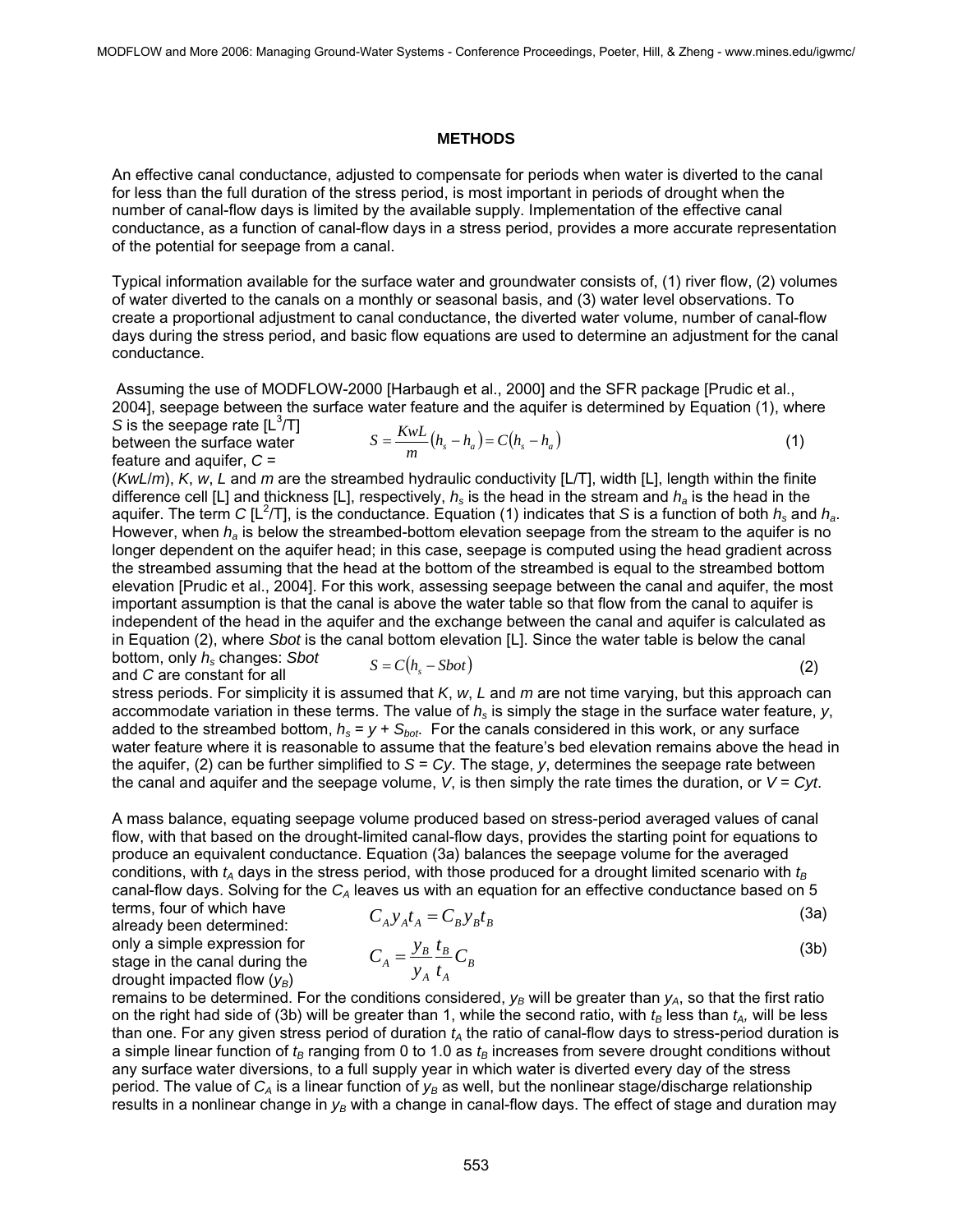offset each other, at least to some extent. The following sections evaluate two different channel configurations to provide methods for determining a value of  $v_B$  to incorporate into (3b).

#### **Manning's Wide-Channel Approximation: an Explicit Stage Discharge Relationship**

 In the SFR package one option is to use Manning's equation and a wide-channel assumption to determine *y*

$$
y = \left[\frac{Q_c n}{C^* w \zeta^{1/2}}\right]^{3/5}
$$
 (4)

(Equation 4), where  $Q_c$  is the flow in the canal [L<sup>3</sup>/T], n is the Manning's coefficient, C<sup>\*</sup> is a constant [L<sup>3</sup>/T], *w* is the channel width [L], and  $\zeta$  is the channel slope [L/L]. This approach is valid for channels where the width is much greater than the depth [Prudic et al., 2004]. Assuming a wide-channel approximation, Manning's equation can be used to replace  $y_4$  and  $y_8$  in (3b). Simplifying, the result is an explicit equation

that provides a simple adjustment to the canal conductance which, when used in simulation, compensates for the number of canal-flow days and stage in the canal (Equation 5).

$$
C_A = \frac{\left[\frac{Q_B n}{\bar{C}_W S^{1/2}}\right]^{3/5}}{\left[\frac{Q_A n}{\bar{C}_W S^{1/2}}\right]^{3/5}} \frac{t_B}{t_A} C_B = \frac{\left[\frac{V}{t_B}\right]^{3/5}}{\left[\frac{V}{t_A}\right]^{3/5}} \frac{t_B}{t_A} C_B = \left[\frac{t_B}{t_A}\right]^{2/5} C_B
$$
 (5)

#### **Trapezoidal Channel: an Implicit Stage Discharge Relation**

If the wide-channel approximation assumed for Manning's equation is not appropriate, an alternative formulation must be used to determine the relationship between stage and discharge. For canals, an idealized trapezoidal channel provides an appropriate alternative and is used to demonstrate an approach that can be implemented for a variety of conveyance-channel geometries. For a trapezoidal channel with sixty degree walls, the

relationship between stage and discharge can be expressed as Equation 6,

$$
\frac{V}{t_A} = \frac{1.49}{n} (b + z y_A) y_A \left( \frac{(b + z y_A) y_A}{b + 2 y_A \sqrt{1 + z^2}} \right)^{2/3} \varsigma_o^{1/2}
$$
(6)

where V is the volume of water delivered to the canal during the stress period  $[L^3]$  (for a given delivery the value of *V* is fixed), 1.49 is a units-based factor assuming English units, *n* is the channel roughness coefficient, *b* is the channel bottom width  $[L]$ , *z* is the canal-wall pitch  $[L]$ <sup>1</sup>, *y* is the channel stage  $[L]$ , and <sup>ς</sup>*o* is the channel slope [LL-1]. The stage-discharge relationship for a specific canal geometry can be produced by solving (6) implicitly, a relatively computationally intensive process. It is worth noting that, (1) the relationship between stage and discharge is linear in log space, and (2) canal-flow-days stage, normalized by the stress-period averaged stage, is independent of channel geometry. For this work the linear relation between stage and discharge was determined for a variety of channel geometries by implicitly solving (6) for *y* at 4 different levels of flow. This log-linear relation (Equation 7) is used in place of (6), allowing an explicit

$$
\log y = m \log(V/t) + b \quad or \quad y = 10^{m \log(V/t) + b} \tag{7}
$$

solution for stage as a function of discharge. Using

(7) it is possible to come up with a simple expression for  $y_A/y_B$ , Equation 8, keeping in mind that  $y_A$  and  $y_B$ are different stages of the same canal. This relationship can now be substituted into (3b) to produce an expression for *CA*. The result, (9), is an explicit equation that provides a simple adjustment to the cell

conductance for a trapezoidal channel, compensating for the number of canal-flow days and stage in the canal. Equation (9) is dependent on the number of canal-flow days and the value of *m,* which is based on the regression of stage and discharge for a given trapezoidal channel.

$$
\frac{y_B}{y_A} = \frac{10^{m \log(V/t_B) + b}}{10^{m \log(V/t_A) + b}} = 10^{m \log\left(\frac{V/t_B}{V/t_A}\right)} = \left(\frac{V}{\frac{t_B}{t_A}}\right)^m = \left(\frac{t_B}{t_A}\right)^{-m}
$$
(8)  

$$
C_A = \left(\frac{t_B}{t_A}\right)^{1-m} C_B
$$
(9)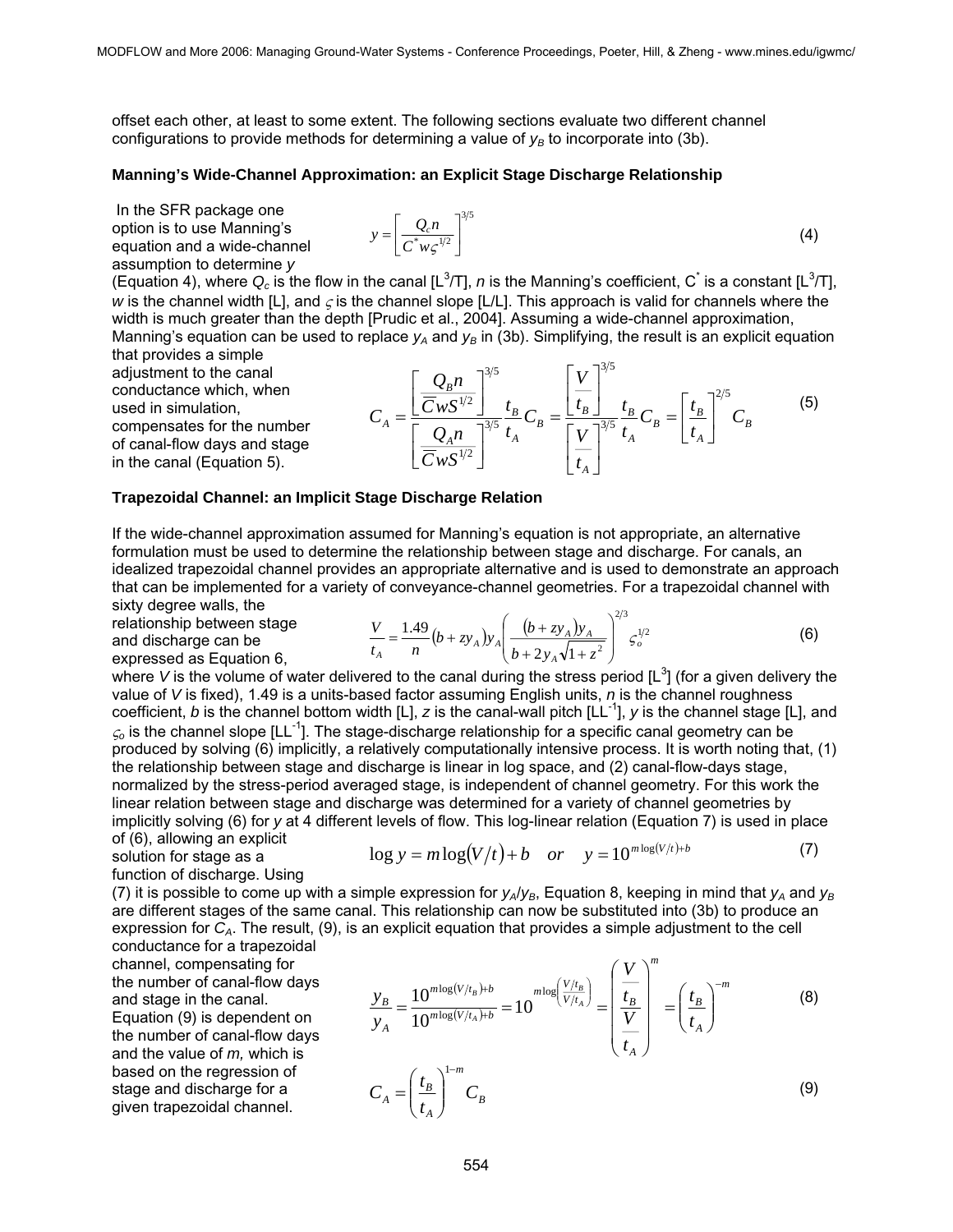#### **RESULTS**

An example is presented to demonstrate the results of applying the method; the example uses mixed units to be consistent with those typically used in the field. Results are illustrated by adjusting conductance to compensate for a drought reduction in the number of canal-flow days by a factor of about 4, from an irrigation season of 245 down to a drought-impacted 61 days, about one-fourth of the normal irrigation season. If the total volume delivered during the drought-impacted season is 24,198 acre-feet, the canal would flow at about 200 cfs for the 61 days during which canal flow occurred (Figure 1).

The stage associated with a flow rate decreases as a function of the number of canal-flow days until it reaches the stress-period average value (Figure 2). The nonlinear relation between stage and number of canal-flow days reflects both that the flow is inversely proportional to the number of flow days, and the nonlinear relation between stage and discharge. Figure 2 includes the point representing the example of 61 days of canal flow during the 245 stress period, having a stage of about 2.5 feet, or about 2.3 times the averaged stage.

The seepage rate equals the stage multiplied by conductance. Using a constant conductance, seepage rate and stage are identical functions of the proportion of canal-flow days (Figure 2).

Using (3b) to adjust canal conductance compensates for the averaging inherent in assigning the delivered volume over the entire stress period. Figure 3 plots normalized conductance for: stress-period averaged (constant at 1.0) and adjustments based on canal-flow days, stage, and Equation 3b (the combination of canal-flow days and stage). Figure 3 includes the point for the drought-impacted 61 day irrigation season. The first two adjustments provide perspective on stage and duration impacts. The stage increase tends to provide some offset to the decreasing canal-flow days, but the effect of duration has a larger impact than stage, so the net result is an adjusted conductance smaller than the original for any value of canal-flow days.

Seepage as a function of canal-flow days is a direct reflection of the adjusted conductance. For a given volume of canal delivery Figure 4



**Figure 1. Flow rate based on canal-flow days and stress-period averaged, based on 24,198 af, and using a 245-day stress period.**



Proportion of Canal Flow Days in Stress Period

**Figure 2. Normalized stage or seepage rate as a function of canal-flow days. Normalized seepage rate and stage values are the same.**



**Figure 3. Normalized conductance based on stage alone, canal-flow days alone, stress period averaged, and using stage and canalflow days combined.**